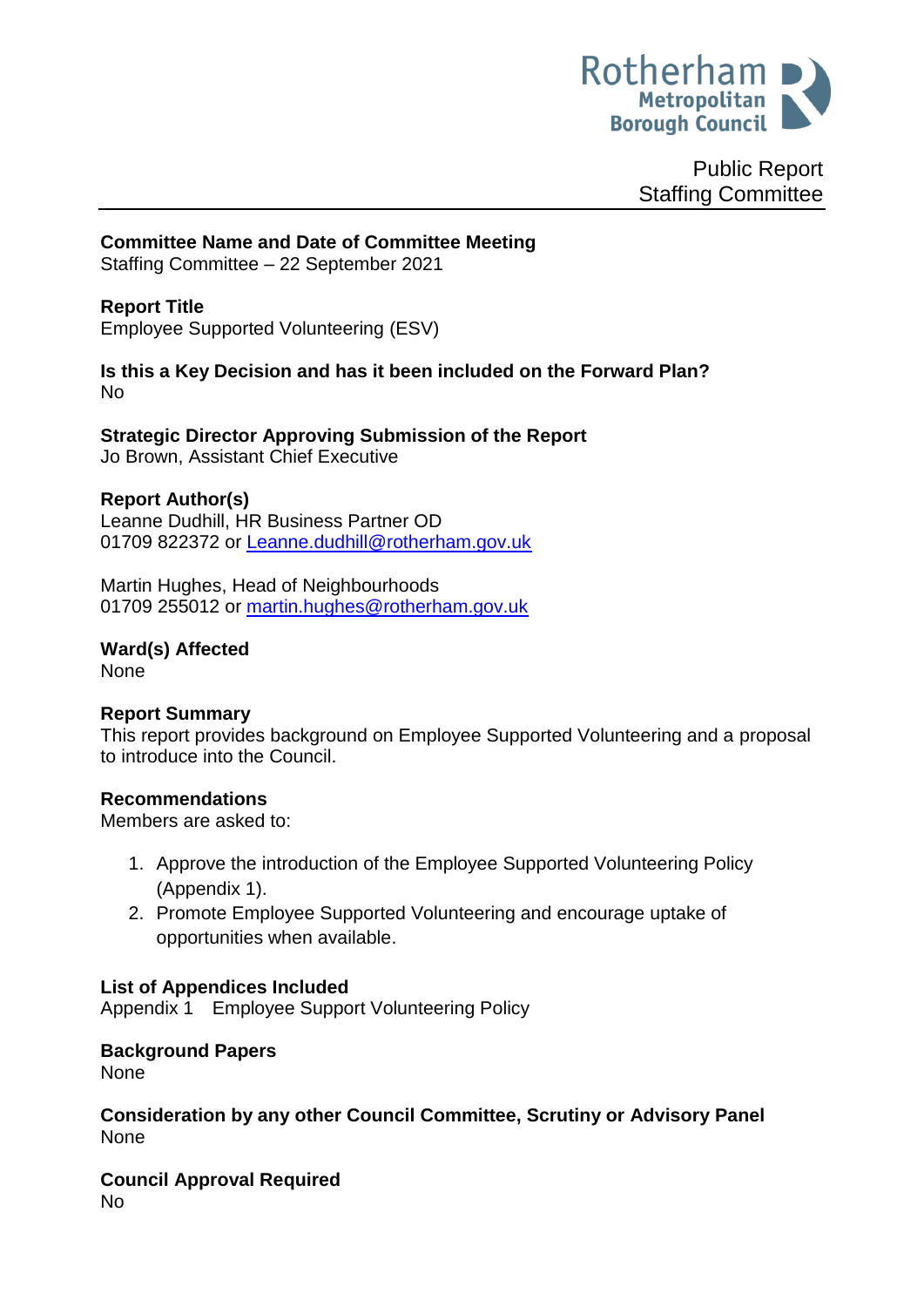**Exempt from the Press and Public** No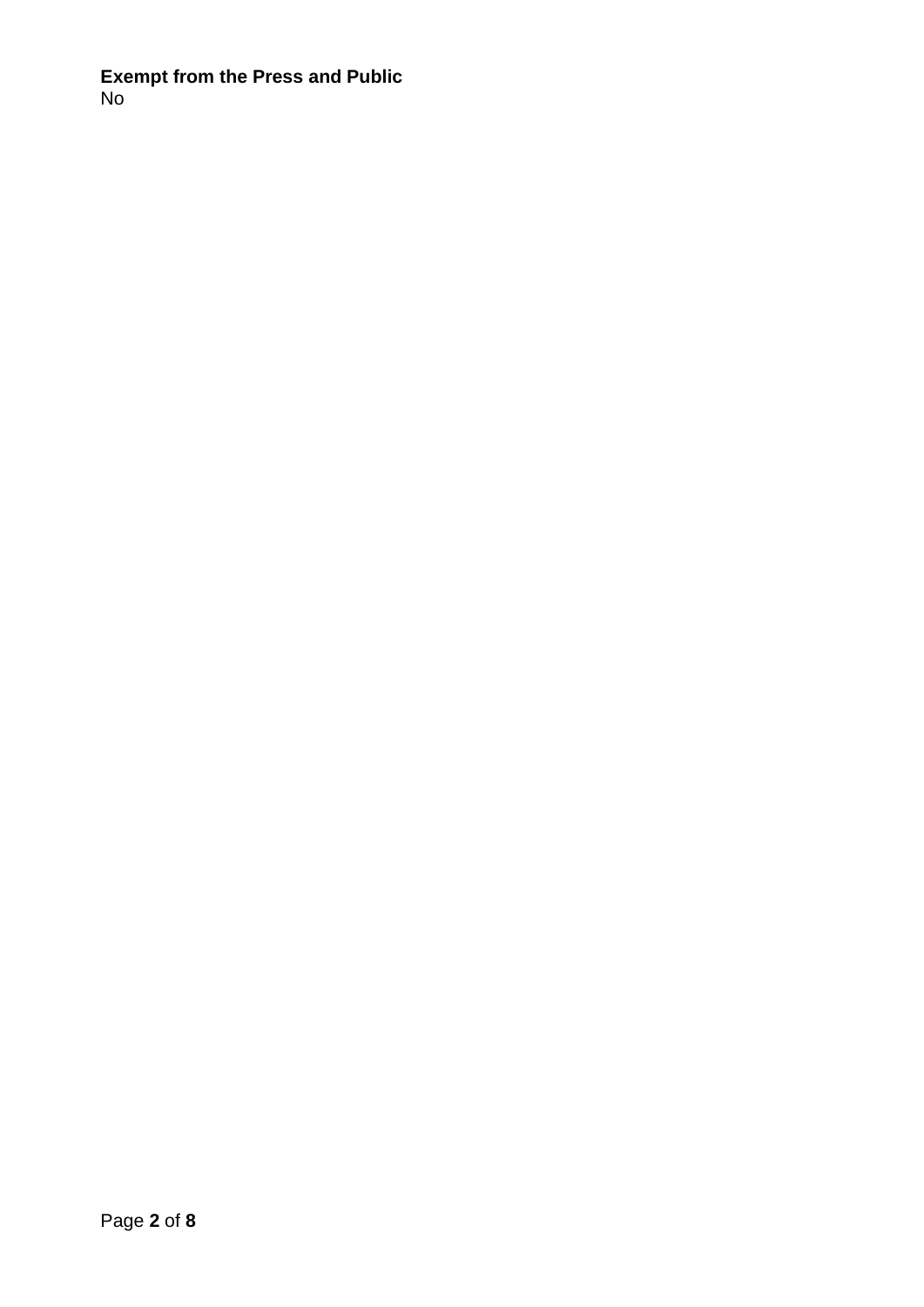# **Employee Supported Volunteering (ESV)**

# **1. Background**

- 1.1 In June 2019, the Chief Executive and members of the Strategic Leadership team facilitated a series of staff engagement events called 'Working Together'; with over 300 staff from across the Council attending. These events were focused on raising awareness of the Council's Thriving Neighbourhood's Strategy and ways of working.
- 1.2 A focus of the events was to obtain employee feedback on the strategy, alongside suggestions for ways in which to improve the levels of trust with residents. A consistent piece of feedback from staff engagement events since has been that employees would like to engage more with local communities, potentially through voluntary work.
- 1.3 The Council does not currently offer any provision for employee supported volunteering but many organisations, including other Local Authorities, support their staff to volunteer or engage with voluntary bodies. Employer-supported volunteering (ESV) is when employers actively support and encourage staff to volunteer in local communities, or further afield in activities such as, but not limited to:
	- Coaching and/or one-to-one mentoring
	- Skills workshops
	- Schools career talks
	- Community youth projects
	- School governor / trustee positions
	- Supporting charity infrastructure
	- Offering work experience
	- Volunteer days e.g. River or Park cleaning
	- Social Care work
	- Team building exercises
- 1.4 The Office of National Statistics calculated the economic value of volunteering to be £23.9 billion per year, accounting for 1.5% of the UK's gross domestic product (ONS, 2016) and is expected to undergo unprecedented growth, driven by a blend of economic, technological and policy factors. Organisations who embrace this change have a tremendous opportunity to make a greater social impact, while also benefiting their organisation (Accenture, 2020).

# **2. Key Issues**

2.1 There is a strong business case for the Council to implement an ESV scheme (CIPD, 2015; 2016), which has the potential to deliver positive impacts for both the Council and the local community as well as wellbeing benefits for those undertaking the volunteering, creating a win-win situation for all involved.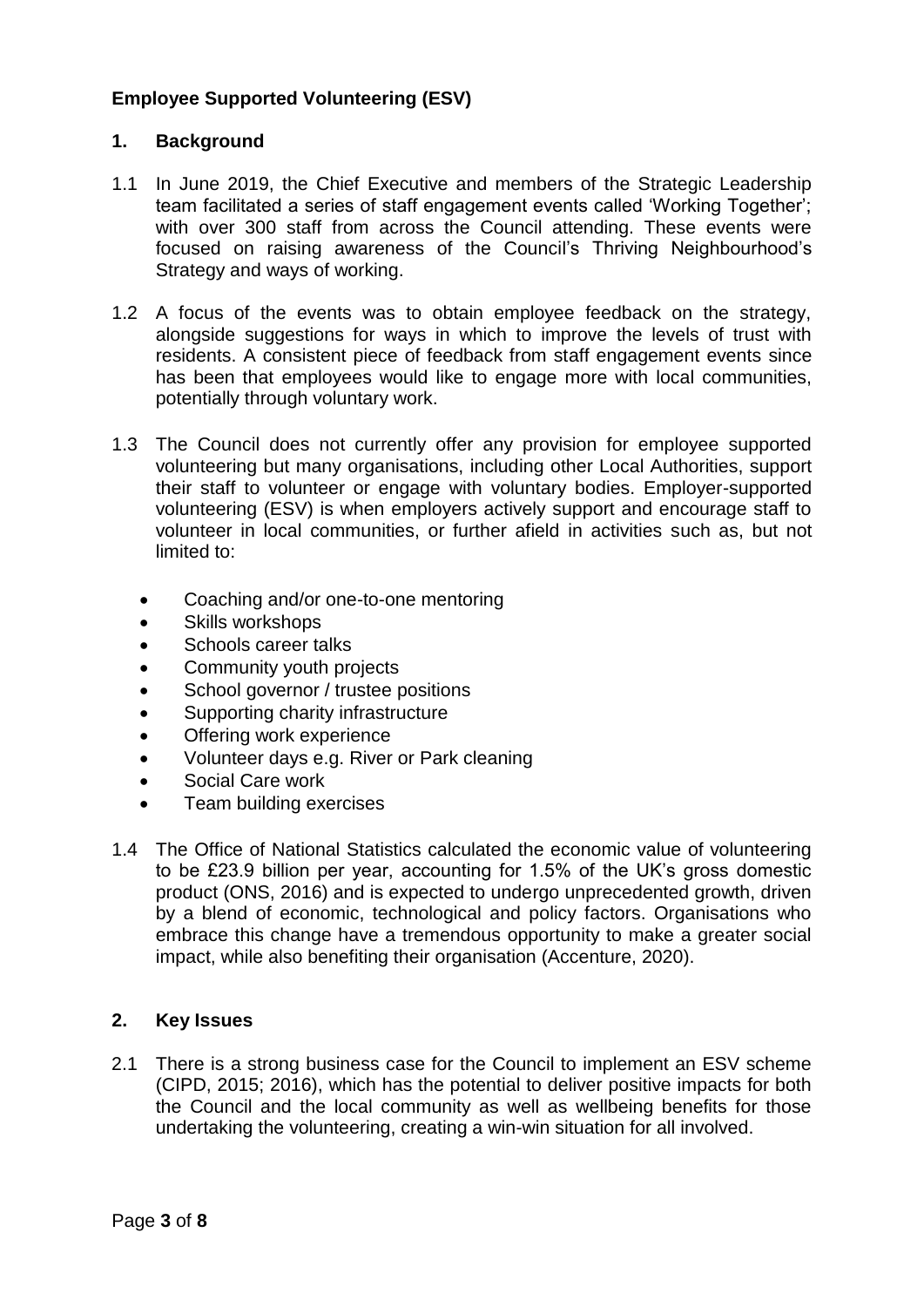- 2.2 Through an ESV the Council can support its work towards creating social value and contribute to achieving the outcomes set out in the Year Ahead Plan.
- 2.3 The Rotherham Together Partnership brings together the Council, public services, housing associations, businesses, the voluntary and community sector, and a range of other groups to ensure strong communities and a vibrant, caring, safe and creative borough. ESV has a role to play in achieving this aim.
- 2.4 Recipient organisations, whether charities, public sector bodies or community groups, gain skills, advice, and expertise, whilst employees achieve a sense of giving back and making a difference. In return, employers enhance their employer brand and reputation with their employees, local residents, and wider society.

# **3. Options considered and recommended proposal**

- 3.1 It is proposed to introduce an ESV for the Council which is primarily focused on creating opportunities for the workforce to collectively engage in social action days/events which have a direct impact on local communities within the borough.
- 3.2 The ESV will be administered by the HR Organisational Development Team with support from the Neighbourhoods Team during the implementation stage of the policy, including liaising with the Voluntary Sector and identification of volunteering opportunities.
- 3.3 HR will identify case studies which can be used as positive promotion both to the workforce and communities to include on a dedicated ESV intranet page. HR will also monitor and analyse associated data and provide reports to SLT on the uptake and impact of Employee Supported Volunteering.

# **Volunteering Approaches**

- 3.4 Managed appropriately the social action events would provide an opportunity to call to action/mobilise a number of the workforce in a collective effort to support an identified community project. Dependent upon the nature of the project there would be the potential to link in with partners to deliver a high impact, visible and reassuring approach to an identified community need.
- 3.5 This approach will aid the workforce volunteers in feeling a sense of achievement and being an integral part of a collective force for good, as well as having a positive impact on the community and demonstrating the how the council is putting the community at the heart of service delivery.
- 3.6 Social action opportunities may be staffed by teams as part of a team building exercise, or by a number of staff from across a range of services. Advice on the suitability of a specific opportunity being used as a team building exercise will be provided by HR & OD.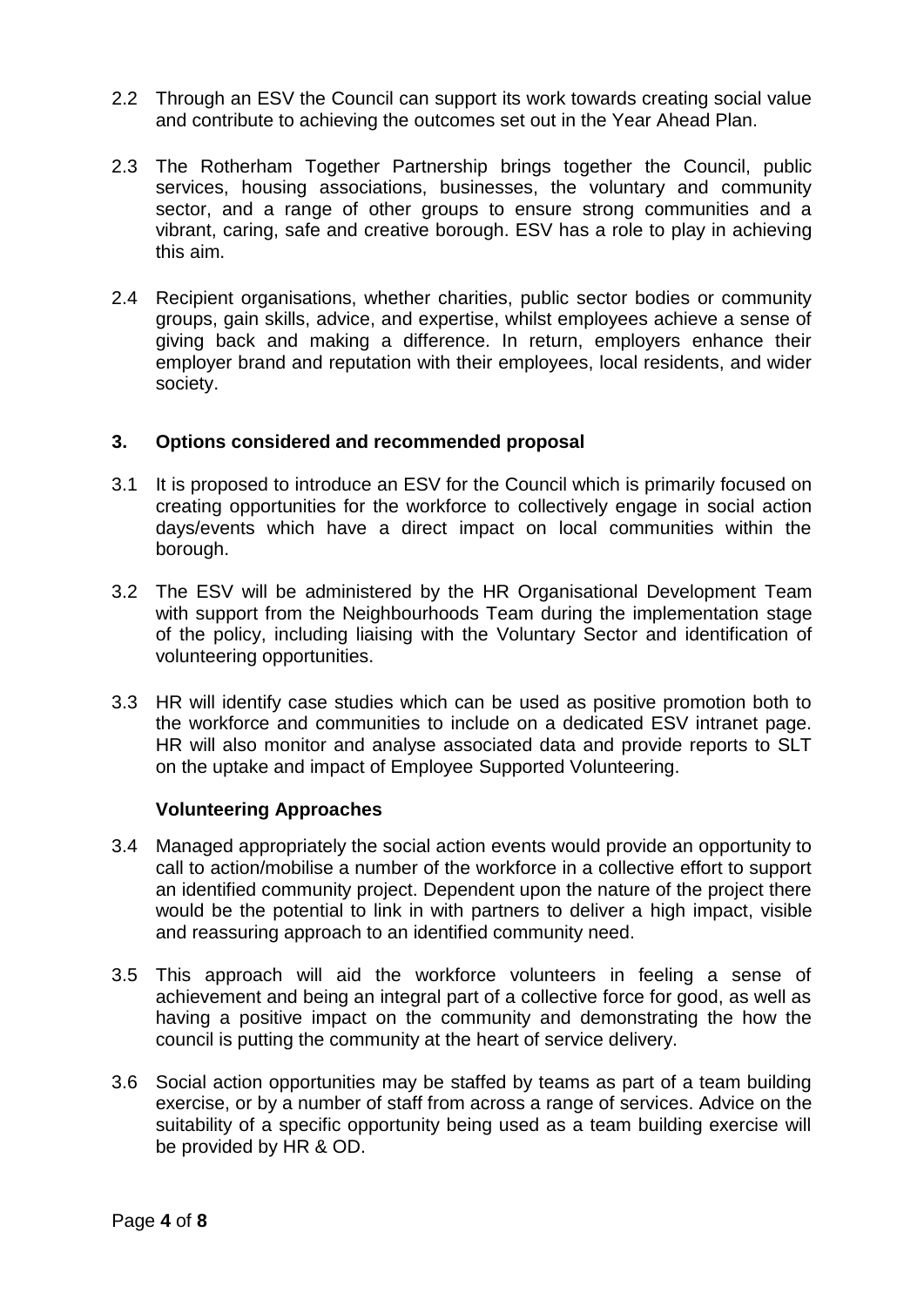# **Individual Volunteering**

- 3.7 The ESV will make provision for individual staff members to identify potential volunteering opportunities within the borough area which would be undertaken during working hours. Where an individual wishes to undertake an individual volunteering opportunity they must refer to the staff volunteering policy and seek line manager approval before any commitment is made.
- 3.8 HR Consultants and OD colleagues will provide general advice and guidance in these instances and to both the individual staff member, line manager and the key lead representing the recipient organisation.
- 3.9 Following assessment of the individual opportunity including appropriate risk assessments, the Council may consider that this is suitable for social action and it may therefore be offered on a Council wide basis.

#### **Promotion of Opportunities**

- 3.10 All volunteering opportunities identified will be promoted on a dedicated ESV intranet page with additional communication support provided by HR Organisational Development (OD) via internal communication channels.
- 3.11 All opportunities promoted will state the location and nature of the volunteering activities, length of commitment e.g., 3 hours/1 day, the number of volunteer places available and how to apply.

#### **Line Managers**

- 3.12 Where an individual identifies a volunteering opportunity which will be undertaken in working hours, line managers should refer to the staff volunteering policy and seek advice from HR before they give approval to proceed. This must take place prior to the individual giving a commitment to volunteering.
- 3.13 When a social action opportunity is offered by the Council, line managers will be required to approve an individual volunteering prior to the individual applying to take part.
- 3.14 Line managers will need to give consideration to the impact on team deliverables and staffing levels – however managers are strongly advised to facilitate/support individuals to undertake volunteering if they wish to do so.
- 3.15 In all cases line managers have the discretion to support an individual in volunteering up to a maximum of 3 working days per calendar year. All volunteering must be recorded on the HR system.

Team building:

3.16 Line managers should consider how social action volunteering opportunities offered by the Council may be used as team building exercises. General advice on the benefits of team building can be sought from HR & OD.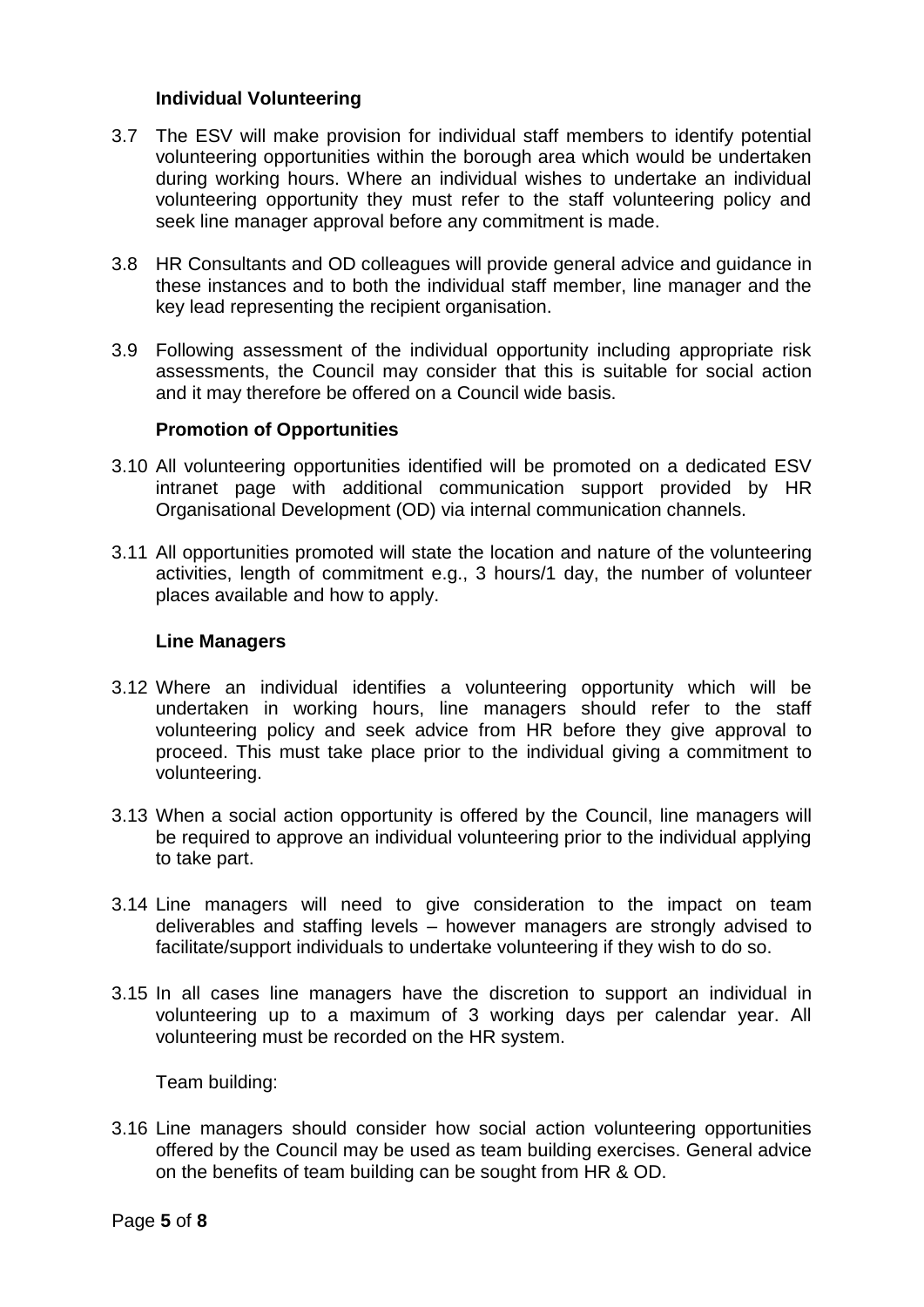- 3.17 Prior to any decisions being taken on teams taking part in social action volunteering opportunities, the proposal should be discussed and approved by the relevant Assistant Director.
- 3.18 HR Consultants and the OD team will provide advice to line managers on the benefits of team building, promote opportunities as they are made available and provide advice in relation to risk assessments. OD will provide internal communication support to promote the opportunities across the workforce.
- 3.19 Depending on the nature of the volunteering opportunity, not all will be suitable for all staff depending on reasonable adjustments. HR will be able to offer advice and support to individuals and managers when assessing suitability.

# **Benefits of volunteering**

- 3.20 Ongoing workforce engagement is a priority for the Council. A key enabler of workforce engagement is for individuals to have a sense of being part of a collective movement with a compelling narrative giving direction of travel and a reason why action is being taken. This ultimately increases productivity and discretionary effort which leads to increased customer service, levels of innovation, positive outcomes in public services and staff advocacy.
- 3.21 On an individual level volunteering can help to support wellbeing and mental health by providing an opportunity to participate in social and community life. Research into actions promoting happiness and feeling of wellness has shown that committing an act of kindness or giving is associated with an increase in wellbeing, (Mind, 2021).

# **Covid-19**

3.22 The impact of Covid has been far reaching and more sustained than was envisaged twelve months ago. There are still many unknowns related to Covid including the transmission of emerging variants and ongoing restrictions. There is potential for levels of restrictions to vary according to the time of year over the next two to three years. The types of ESV activities which are offered/supported may need to be adjusted over time dependent on the Covid situation and restrictions which are in place.

# **4. Consultation on proposal**

4.1 Consultation has taken place with recognised Trade Unions, Voluntary Action Rotherham (VAR), Rotherham Ethnic Minority Alliance (REMA) and Rotherham Federation of Communities (ROTHERFED) have indicated their support and VAR have agreed to help identify suitable opportunities.

# **5. Timetable and Accountability for Implementing this Decision**

5.1 Key aspects of the ESV process which will be developed including the launch of an intranet page which will be used to promote the opportunities and be a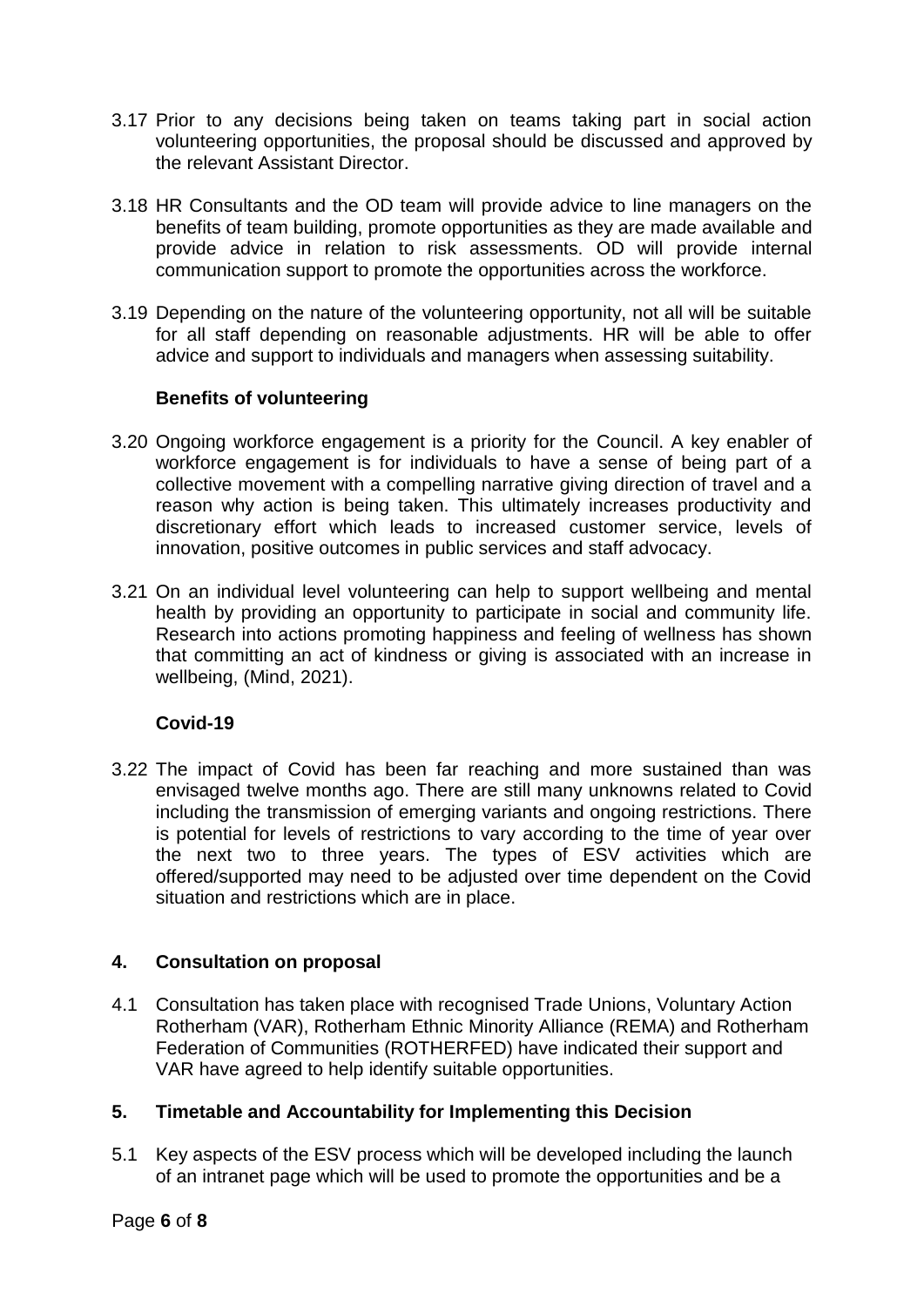call to action to the workforce, in conjunction with a range of internal communication channels.

- 5.2 If agreed, the policy, dedicated intranet page and promotion of volunteering opportunities will begin in October 2021.
- **6. Financial and Procurement Advice and Implications (to be written by the relevant Head of Finance and the Head of Procurement on behalf of s151 Officer)**
- 6.1 There are no direct procurement implications arising from the recommendations detailed in this report.
- 6.2 There are no additional financial impacts on the Councils budget as a result of the recommendations within this report. Council employees who embark on a ESV will already be budgeted for, as such the cost to the Council, is the opportunity cost of staff time spent on an ESV placement rather than fulfilling their substantive post. Therefore, the role of the line manager as identified within the report, is vital to ensure that ESV placements are carried out having ensured the impact on day to day Council work is minimised.

## **7. Legal Advice and Implications (to be written by Legal Officer on behalf of Assistant Director Legal Services)**

7.1 Legal Services have no issues with the content of the report.

# **8. Human Resources Advice and Implications**

8.1 The HR implications are in the main body of the report.

# **9. Implications for Children and Young People and Vulnerable Adults**

9.1 Employees volunteering for community projects may have a positive impact on the welfare of children and young people, depending on the nature of the project

# **10. Equalities and Human Rights Advice and Implications**

- 10.1 In making any decision the Council is required to have due regard to its equalities duties and in particular with respect to the Equality Act 2010, section 149, part 11 of the public sector duty:
	- a) eliminate discrimination, harassment, victimisation and eliminate any other conduct that is prohibited by or under the Act,
	- b) advance equality of opportunity between persons who are a protected characteristics and persons who do not share it and to
	- c) foster good relations between persons who share a relevant protected characteristic and persons who do not share it.
- 10.2 The recommendation before the Council will not have any adverse impact on anyone with one or more protected characteristics, namely age, disability,